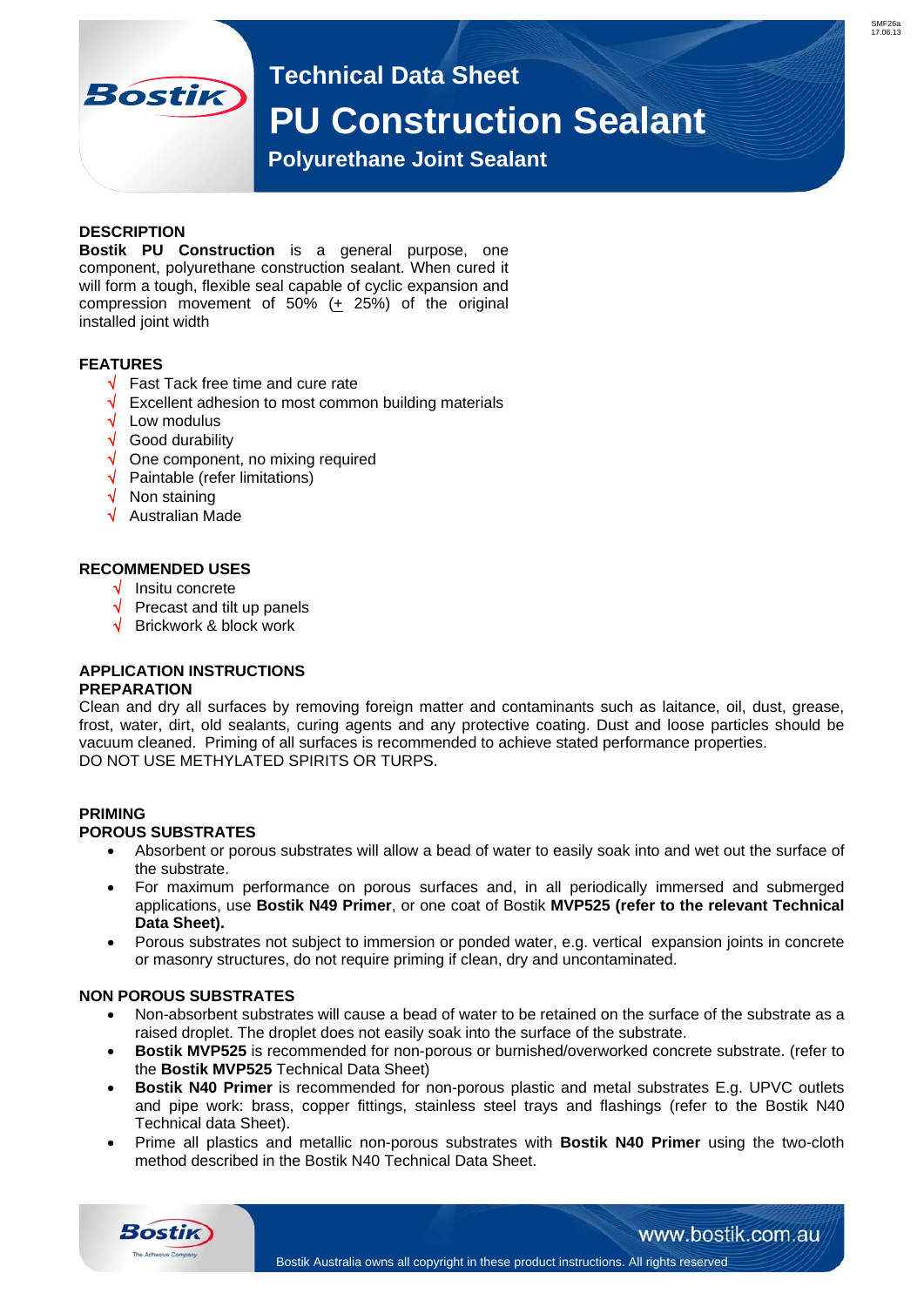**PU Construction Sealant** 

### **APPLICATION**

**Bostik** 

**Bostik PU Construction** is available in sausage only, and should be dispensed from a caulking gun (available from Bostik). Clip the end of the sausage and place in barrel gun. Screw end cap and nozzle on to barrel gun. Using the trigger extrude the sealant; to stop depress using the catch plate. Apply in a continuous bead using enough pressure to properly fill the joint. Tool off surface of sealant with an appropriate sized spatula or trowel. Apply sufficient pressure to leave a smooth, consistent surface and ensure maximum contact with the interface of the joint.

### **JOINT SEALING HINTS**

- Always use backing rod for correct sealant geometry & contact with the substrate.
- Prime after the installation of the backing rod.
- Ensure maximum adhesion to bond face.
- Minimum allowable joint depth is 6mm.
- Minimum allowable joint width is 5mm.
- Depth to width ratio of 1:1 up to 12mm width, and 1:2 from 12– 50mm width.
- Tool sealant to achieve concave shape.



# **COVERAGE**

The estimated lineal metre yield, per pack size, is recommended in the following table. No allowance has been made for waste or irregular joint geometry.

| <b>JOINT SIZE</b> | 6mm             | 10 <sub>mm</sub> | 10 <sub>mm</sub> |
|-------------------|-----------------|------------------|------------------|
| $(D \times W)$    |                 | ́                |                  |
|                   | 5 <sub>mm</sub> | 10 <sub>mm</sub> | 20 <sub>mm</sub> |
| 600ml sausage     | റ്റ             |                  |                  |

Calculation formula **(**W x D X L) / 1000 = Litres

Litres  $/ 0.6$  = No of 600ml Sqs

 $W =$  Joint Width (mm)  $D =$  Joint Depth (mm)  $L =$  Length (metres)

# **IMPORTANT NOTES**

**Bostik PU Construction** must not be:

- Used in chlorinated water such as swimming pools, spas etc.
- Used on any material containing bitumen.
- Constantly immersed in salt water.
- Used for glazing applications.
- Applied to cement based substrates within 28 days of initial pour or set.
- Used in trafficable joints.
- Applied at temperatures below 5°C or above 35°C.
- Exposed to water and/or alcohol before it has completely cured.
- Finished using wet tooling techniques, using solvents, water or detergent / soap solutions.
- Applied less than 5mm in width.
- Applied less than 6mm in depth.

The maximum joint width on vertical substrates is 20mm; maximum joint width on horizontal substrates is 50mm. Allow 14 days for full cure in joints over 20mm in width.



www.bostik.com.au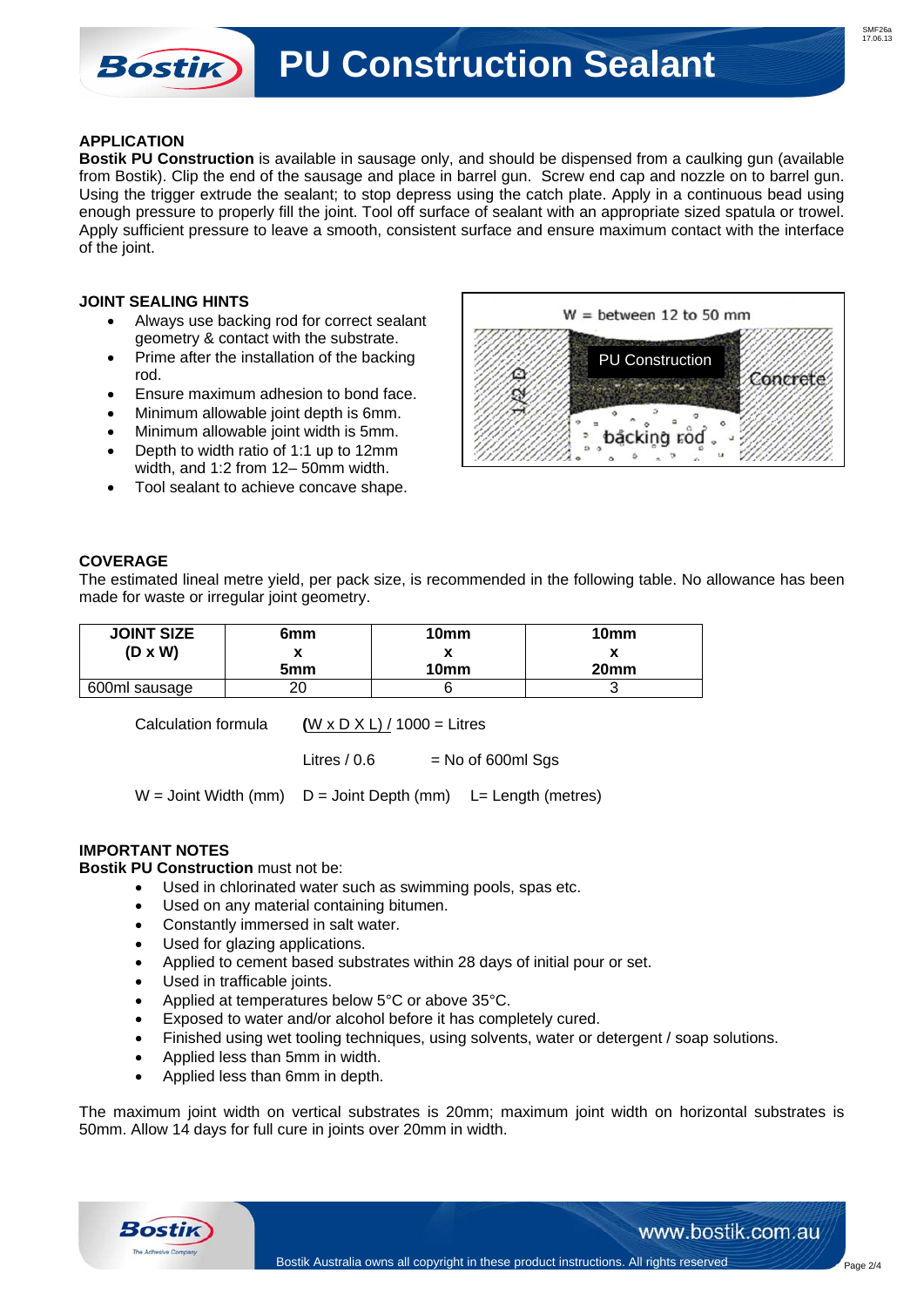## **PAINTABILITY**

**Bostik** 

**Bostik PU Construction** can be painted after full cure. Coatings containing solvents such as enamels, oil based or other coatings may cause the surface of the sealant to react creating a tacky surface. Surface coatings may discolour in direct contact with cured **Bostik PU Construction**. Surface coatings may crack and craze as a result of cyclical movement of supporting sealant joint. A field test is recommended to ensure compatibility of any coating with Bostik **PU Construction** (refer PATS).

### **BOSTIK CO-OPERATIVE TEST PROGRAM (PATS)**

Bostik offer a service in which a program has been established to eliminate potential field problems by pretesting Bostik adhesives with samples of building materials to which the adhesive will be applied. This service is available on large projects where pre-application testing will aid in determining the proper surface preparation method to achieve optimum adhesion. Consult a Bostik representative for further information.

#### **PROPERTIES**

| Colour/s                | Grey                               | <b>Specific Gravity</b>    | $1.25$ g/ml                |
|-------------------------|------------------------------------|----------------------------|----------------------------|
| Appearance              | Non-sag smooth thixotropic         | <b>Chemical resistance</b> | Resistant to dilute acids, |
|                         | paste                              |                            | alkalis & some solvents.   |
|                         |                                    |                            | Intermittent contact with  |
|                         |                                    |                            | diesel and Petroleum.      |
| <b>Cure Method</b>      | <b>Moisture Curing</b>             | <b>Elongation at break</b> | $>800\%$                   |
| Tack free time          | $100 \text{ min}$                  | <b>Full cure</b>           | 7 days                     |
| Rate of cure            | 3 mm/24h on porous                 | <b>Application</b>         | 5°C to 35°C                |
|                         | substrates                         | <b>Temperature</b>         |                            |
| <b>Hardness shore A</b> | 25 approx.                         | <b>Tensile strength</b>    | $> 1.0$ N/mm <sup>2</sup>  |
| In service              | $-40^{\circ}$ C to $+70^{\circ}$ C | VOC g/Lt                   | 64                         |
| Temperature range       |                                    |                            |                            |

#### **STORAGE & SHELF LIFE**

Store between 5°C and 30°C. Shelf life is one year in original unopened sausage

### **HEALTH & SAFETY**

**SEE THE MATERIAL SAFETY DATA SHEET FOR ADDITIONAL INFORMATION. EMERGENCY INFORMATION: 1800 033 111 (ALL HOURS) MSDS can be downloaded from www.bostik.com.au**

#### **CLEAN-UP**

The use of protective goggles, barrier creams and ointments, gloves, and protective clothing is recommended. Clean up uncured material and equipment immediately after use using **Bostik Handi Clean Towels**. Do not use towels on skin. Cured material can be removed by mechanical means only.

#### **PACKAGING**

**Bostik PU Construction** is supplied in 600ml sausages, 20 per carton

**VOC voccertificates.australia@bostik.com**

# **PRODUCT DETAILS**



www.bostik.com.au

Page 3/4

Bostik Australia owns all copyright in these product instructions. All rights reserved